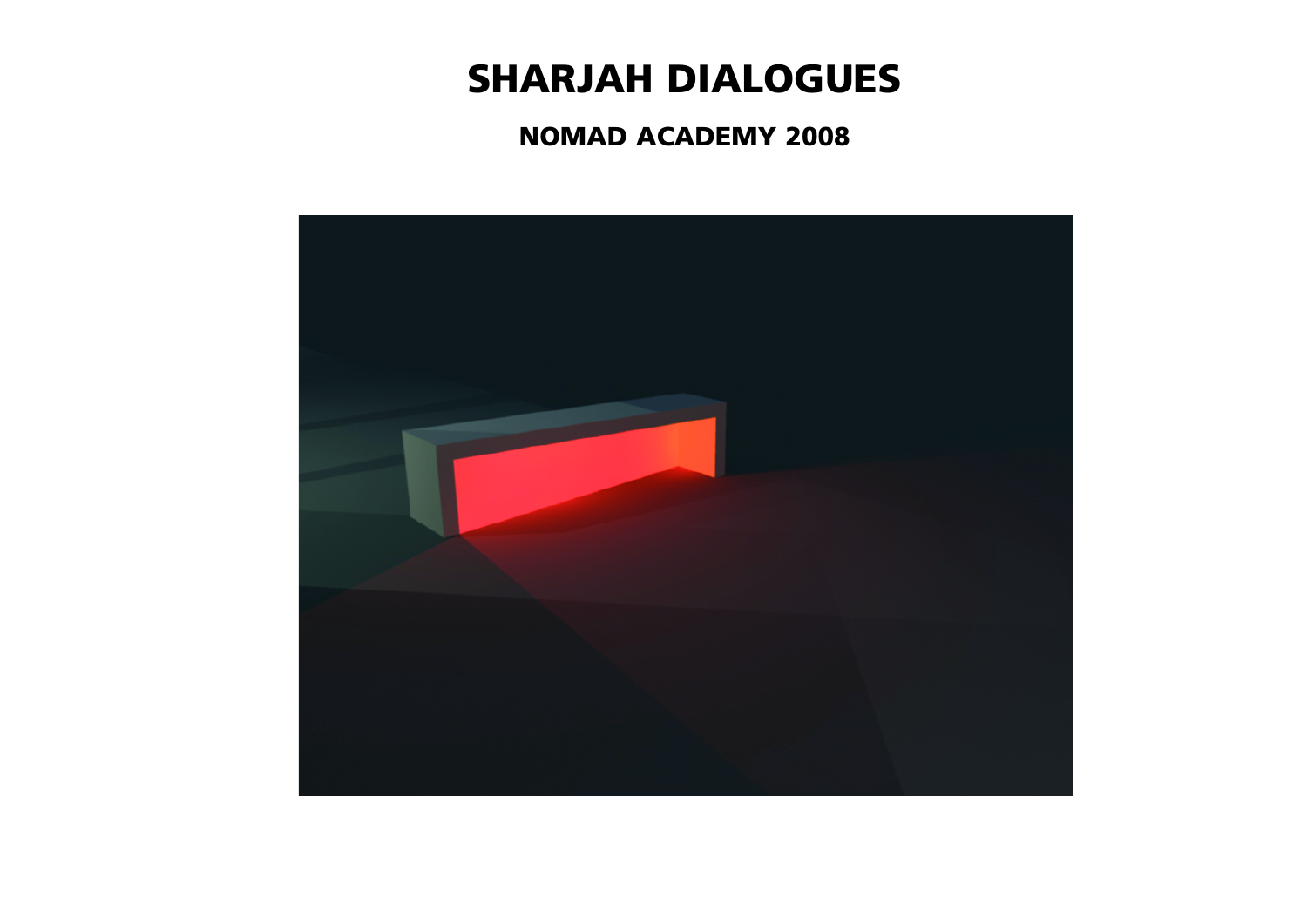#### **Public bench made of concrete**

Two hidden speakers are built into the underside of the bench.

These are linked to an external CD/DVD player, which plays a conversation between two people in such a way that the voices come from separate speakers.



the light to gradually change colour over time.

#### **Sharjah Dialogues**

### Consist of a number of public benches placed at different location in

the Sharjah Citys public arena.

Each bench has a shifting colour light sequence coming from the underside of the seat. Also each bench has two built-in sound s peakers that plays a recorded dialogue between two imaginary human beings,- a man and a woman. This dialogue is an autentic poem written specifically for this project by Danish poet Ursula Andkjær Olsen, translated into arabic by poet Duna Ghali and recorded in arabic by Duna Ghali and her brother Fanar Ghali.

The poem is fundamentally about the dialogue as a way of connecting to other people, feelings, places and events.

The benches and the sound of the two people concersating invites you to sit for a while lisening to these imaginary people..

Enclosed please find a CD with the sound recording together with further information on the Sharjah Dialogues.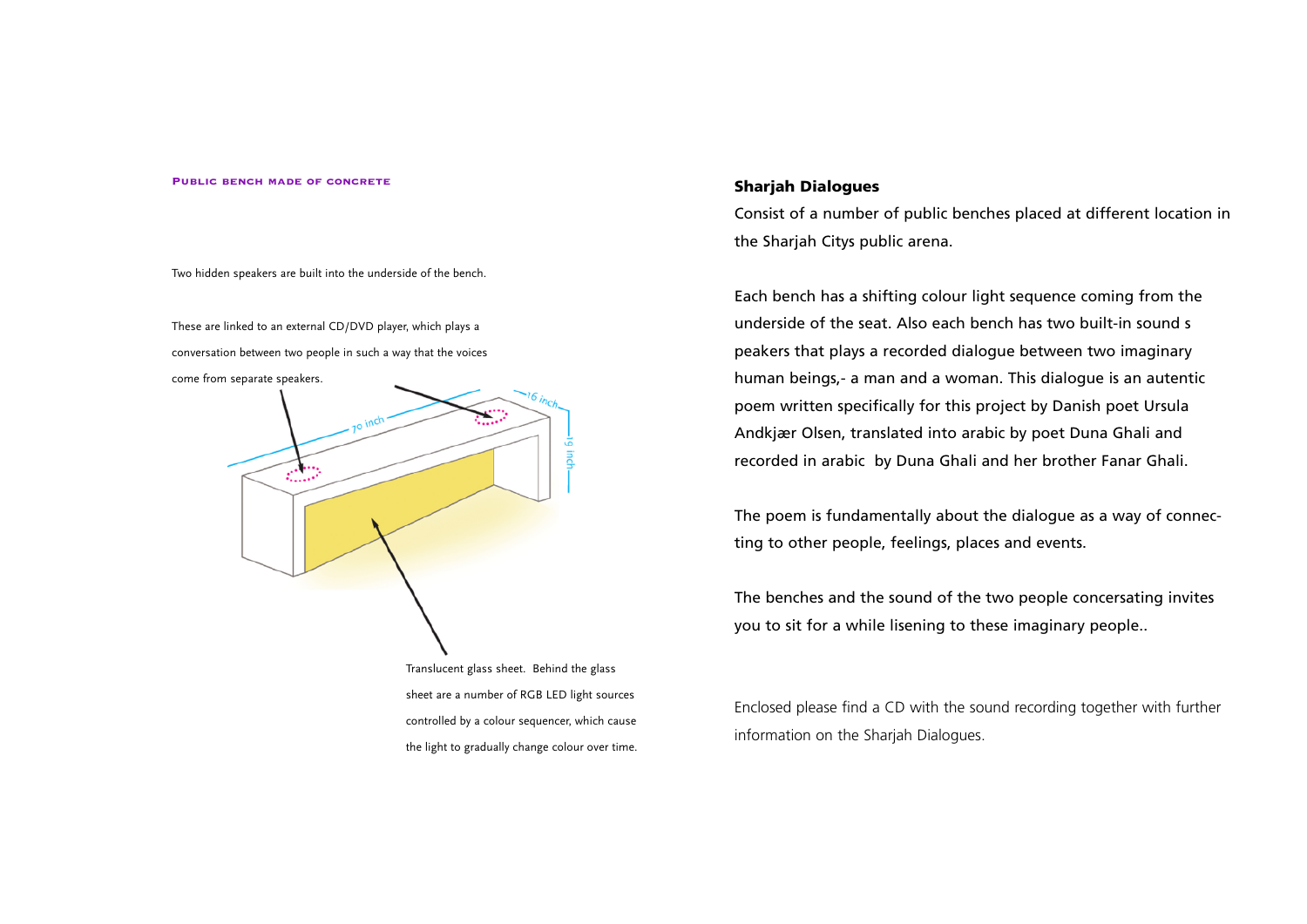#### **PROFILE**

#### 18 inches



**FRONT** 



#### **Artists Statement**

Art is not an isolated world in itself, but rather one of many ways of being in the world - of understanding and relating to the world. I like to describe art as an interface, an interface between us and the world. Just as the interface of a computer establishes a common language between the computer´s binary codes and the users, art can create a common space that enables us to be in and relate to our common reality, in all its facets. I can thus agree with the sociologist Zygmunt Bauman, who stated in an interview that from his point of view, one of the great tasks of the present time was to: "relearn the ability to translate individual problems into common questions." That could in principle be an excellent description of what much art is attempting to do today.

#### **Sharjah Dialogues**

Translating individual problems into common questions is precisely what Sharjah Dialogues is about. The benches function as a kind of interface in the public arena. Through their aesthetic qualities and function, they invite a dialogue with the public. You sit down and enter into a dialogue between two imaginary people. You listen and reflect yourself in the things, places and events that the people are talking about, and thereby inevitably become a participant in the dialogue.